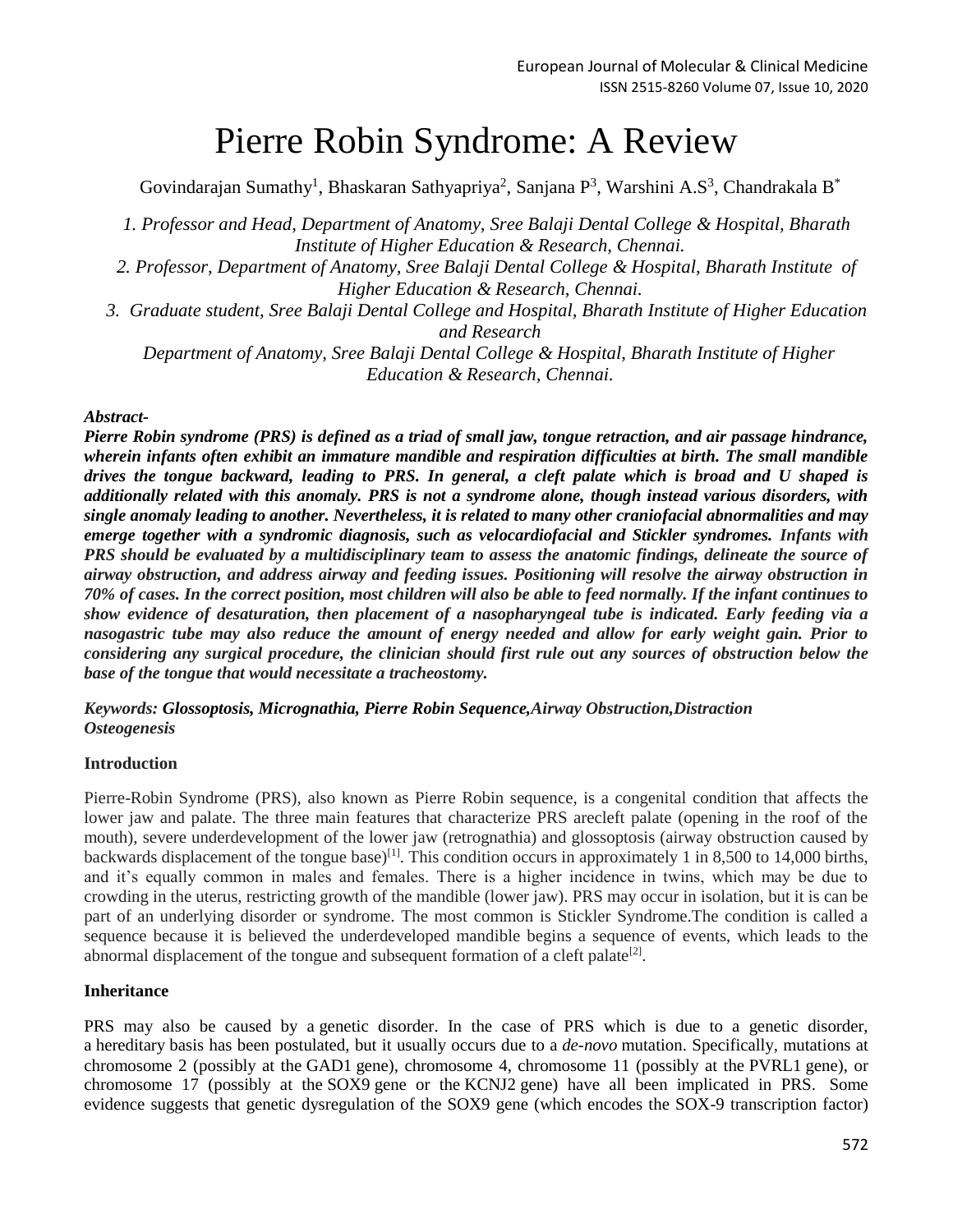and/or the KCNJ2 gene (which encodes the [Kir2.1](https://en.wikipedia.org/wiki/Kir2.1) [inward-rectifierpotassiumchannel\)](https://en.wikipedia.org/wiki/Inward-rectifier_potassium_channel) impairs the development of certain facial structures, which can lead to PRS. PRS may occur in isolation, but it is often part of an underlying disorder or syndrome. Disorders associated with PRS include [Sticklersyndrome,](https://en.wikipedia.org/wiki/Stickler_syndrome) [DiGeorgsyndromefetalalcoholsyndrome,](https://en.wikipedia.org/wiki/DiGeorge_syndrome) [TreacherCollinssyndrome,](https://en.wikipedia.org/wiki/Treacher_Collins_syndrome) and [Patausyndrome](https://en.wikipedia.org/wiki/Patau_syndrome)<sup>[3]</sup>.

### **Causes & Risk Factors**

An exact cause of PRS is not known. It is believed that any external factor crowds the fetus and interferes with the growth of the lower jaw. Certain neurological conditions, which lead to decreased jaw movement in utero, can also restrict jaw growth. In addition, some studies demonstrate there may be genetic anomalies at chromosomes 2, 11 or 17. Normally, between 9 to 11 weeks of gestation, the tongue moves down and away from the roof of the mouth. This allows space for the sides of the palate to shift to the midline and close<sup>[4]</sup>. However, in PRS the small mandible keeps the tongue positioned higher in the mouth than normal, thereby interfering with the normal closure of the palate. This typically results in a wide U-shaped cleft of the soft and part of the hard palate.

### **Symptoms & Types**

PRS is commonly characterized by:

An unusual small lower jaw (micrognathia)

Posterior displacement or retraction of the tongue (glossoptosis), which may cause upper airway obstruction

Incomplete closure of the roof of the mouth (cleft palate) is present in the majority of patients, and is commonly U-shaped tongue that is large compared to the jaw

#### **Diagnosis & Tests**

There's no specific diagnostic test for PRS. Consulting with a genetic specialist can rule out other problems linked to this syndrome.A diagnosis is made by precise physical examination of the infant, generally right after birth. A CT scan and sleep study may be required. An evaluation must be done with PRS affected infants in a collaborative context to assay the skeletal outcome, outlining air passage hindrance origin, and address minimize hindrance<sup>[5]</sup>and nourishment issues to augment growth. A multifaceted approach is perfectly suitable for this task, comprises consultants from craniomaxillofacial surgeon, pediatric anesthesia, otolaryngology, pulmonologist, voices therapist, paramedical, and newborn specialist.[8]A genetic specialist should be consulted in case of latent syndrome or hereditary basis. In PRS, tongue retraction<sup>[3]</sup>may lead to upper air passage hindrance, though these patients can have various other causes for air passage breach due to syndromic reasons. These infants may also have insufficient epiglottis, laryngomalacia, and tracheal stenosis segments, all worsening air passage hindrance.<sup>[6</sup>] <sup>- 8]</sup>Airway passage assessment is crucial for PRS treatment decision-making. Significant investigations involve sleep supervision for uncontrolled low oxygen blood concentrations episodes, low oxygen blood concentrations while nourishment, sleep and sound production<sup>[9,10,]</sup>Endoscopic examination of velopharynx and endoscopic examination of lungs is helpful complements ascertaining air passage hindrance origin, as there could be more determinants of air passage breach apart from tongue basis, such as in congenital larynx tissue softening above vocal cord, partial tracheal collapse during increased airflow, or other lower larynx hindrances.<sup>[11,12]</sup>Partial evaluation will involve patient's assessment in various settings and how well this solves upper air passage hindrance<sup>[10,13]</sup>

## **Treatment & Care**

A multidisciplinary team approach is highly recommended for proper management of PRS. The goal of treatment is to focus on breathing and feeding and optimizing growth and nutrition despite the predisposition for breathing difficulties. If there is evidence of airway obstruction (snorting breathing, apnea, difficulty taking a breath, or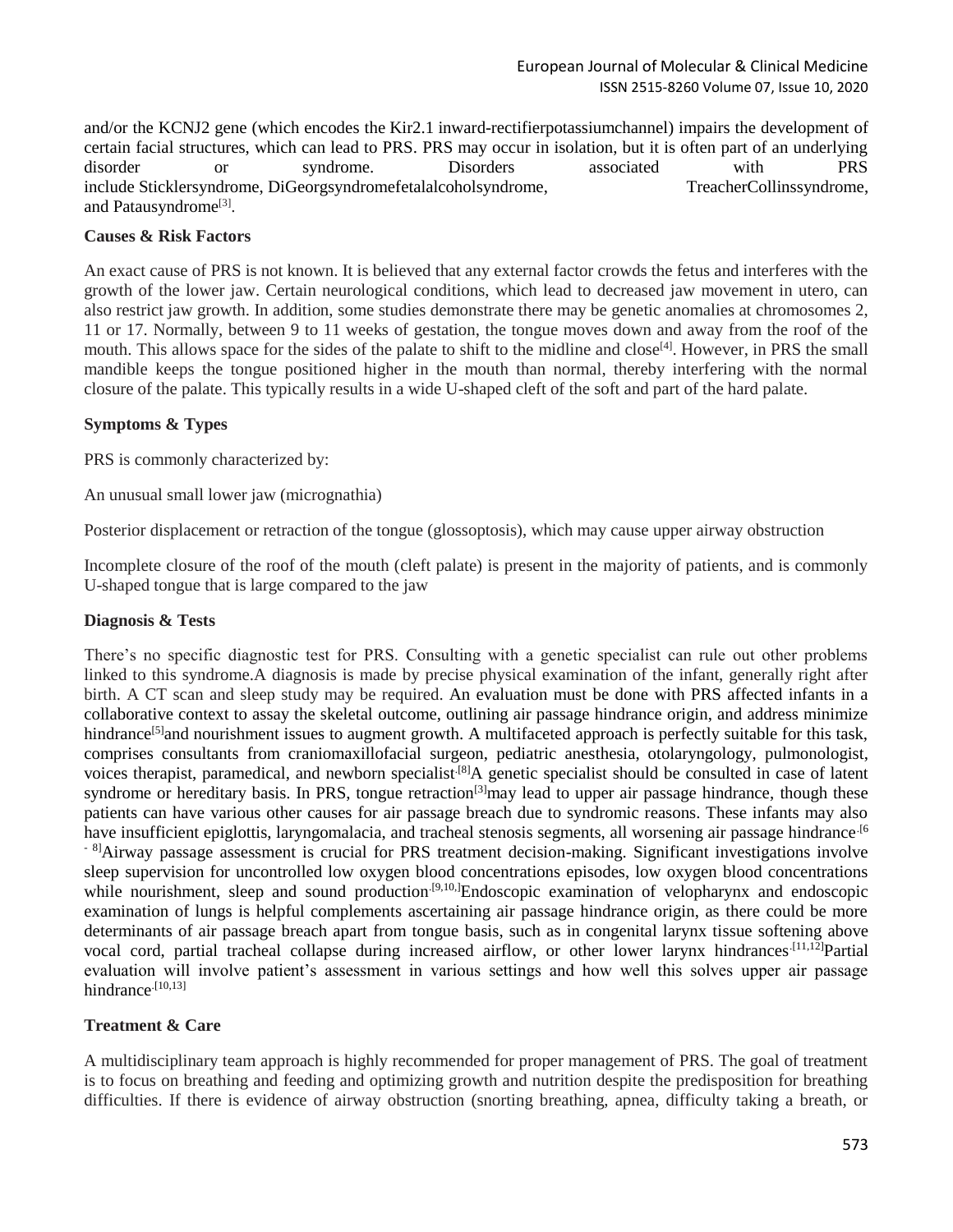drops in oxygen), then the infant should be placed in the side or prone position, which helps bring the tongue base forward in many children. In moderate cases, the patient will need to have a tube placed through the nose and into the airways to avoid airway blockage. In severe cases, surgery is needed to prevent a blockage in the upper airway. This is often done by distraction osteogenesis of the lower jaw, which stretches the tissue and grows new bone to make a larger jaw. In rare cases, patients need surgery to make a hole in the windpipe (tracheostomy) because the breathing problems are so severe.Surgery will be needed to repair the cleft palate and this is done between 9 and 12 months of age, depending on the overall health of the child<sup>[13,14]</sup>.

### **Living & Managing**

Children affected with PRS usually reach full development and size. Infants with this condition should NOT be put on their back, to prevent the tongue from falling back into the airway<sup>[15,16]</sup>.

Most children have normal speech after palate repair, but some will require speech therapy or a second operation later on to improve speech.

Feeding must be done very carefully to avoid choking and aspirating liquid into the airway.

Some complications that may occur are:

Breathing difficulties, especially when the child sleeps

Choking episodes

Feeding difficulties

Low blood oxygen and brain damage (due to difficulty breathing)

#### **Conclusion**

Pierre robin sequence is a congenital anomaly characterized by micrognathia,cleftpalate and glossotosis at varying levels and presentation. It could be seen as an isolated anomaly or be associated with other congenital conditions or one feature of many syndrome lannelongue and Menard first describes Pierre robin syndrome in 1891 in a report on 2 patients with micrognathia, cleft palate and retroglossotosis. In 1962, Pierre robin published the case of an infant with complete syndrome. Until 1974, the triad was known as Pierre robin syndrome/sequence, however the term syndrome is now reserved for the errors of morphogenesis with simultaneous presence of multiple anomalies caused by single etiology. The term sequence has been introduced to include any condition that includes a series of anomalies caused by a cascade of events initiated by a single malformation. Approximately 20 to 40% of cases of Pierre robin sequence are isolated. Isolated Pierre robin sequences affect an estimated 1 in 3500 to 14000 people.A child with PRS may encounter social and emotional challenges unique to this condition as people of the society we have to take care and encourage them in their well-being.

#### **References:**

1. Sommer lad B. Cleft palate. In: Gurdon B, Eriksson E, Parsing J, editors. Plastic Surgery Indications and Practice. Philadelphia, PA: Saunders Elsevier; 2009. p. 508-9.

2. Mackay DR. Controversies in the diagnosis and management of the Robin sequence. J Craniofac Surg 2011;22:415-20.

3. Gangopadhyay N, Mendoca DA, Woo AS. Pierre robin sequence. Semin Plast Surg 2012;26:76-82.